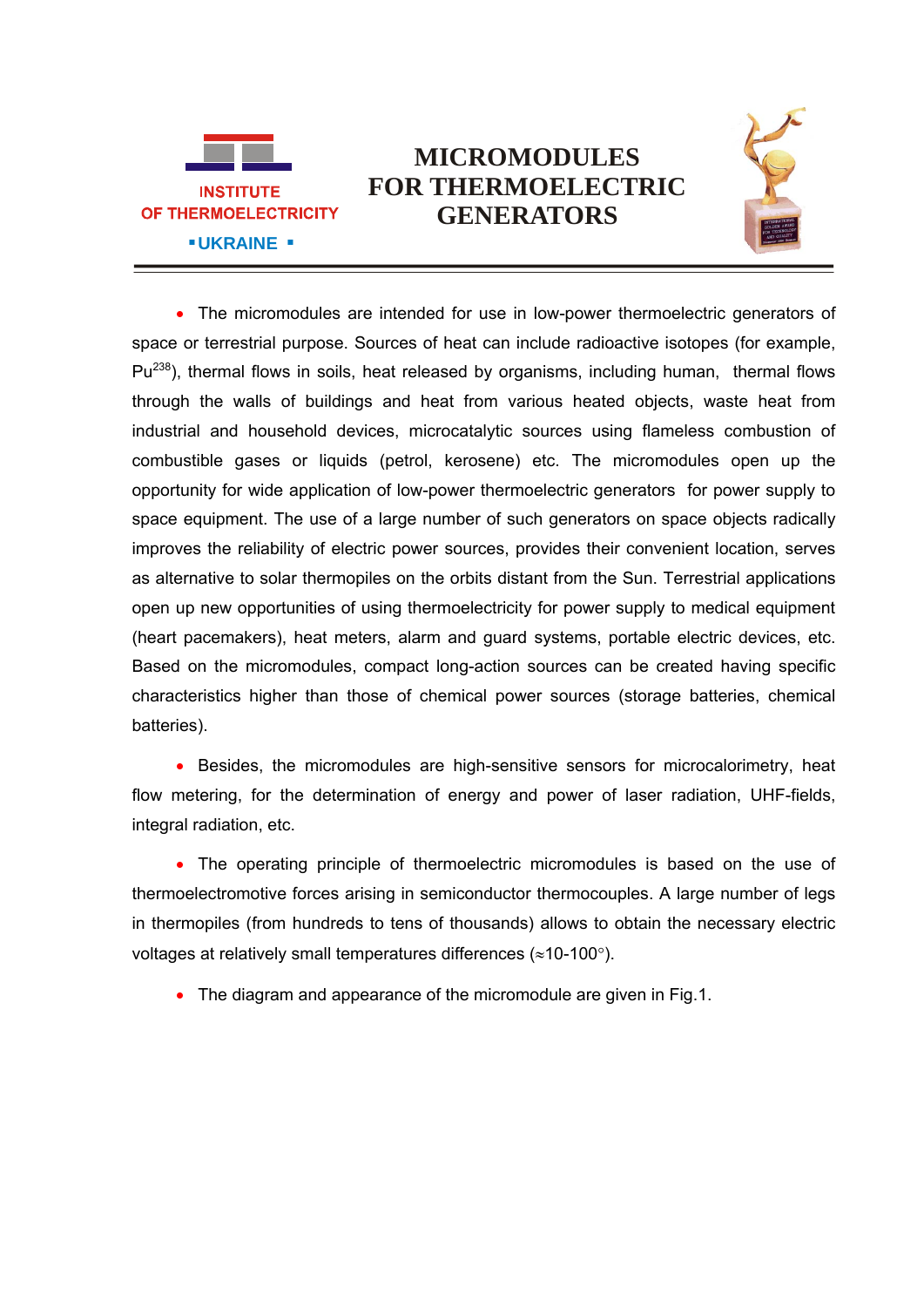

*Fig. 1. а) Diagram of micromodule, b) micromodule appearance.*

• The microthermopile consists of densely packed rectangular-shaped legs 1, connection units of legs 2 and electric contacts 3. The length of legs is usually 5-25 mm at cross-section 0.01–1 mm<sup>2</sup>. The leg materials are *Bi-Te* based alloys made by extrusion method or in the form of perfect single crystals. The strength of microthermopiles is achieved through the use of special high-temperature connecting compounds.

 Special emphasis is placed on the micromodules reliability. It was provided by special technology preventing degradation of legs in manufacturing and highly reliable technologies of legs connection to anti-diffusion layers. Particularly reliable modules of IR series utilize special redundancy systems improving considerably their service life. The use of redundancy provides operating capacity of modules even at complete degradation of some legs. At degradation of one leg the electric power generated by module is reduced only by 1-3 %. The probability of failure-free work of module with redundancy during 10 years is increased by two-five orders.

• Temperature modes of micromodules.

| - Maximum operating temperature of hot side  | $+ 230 °C$ ;        |
|----------------------------------------------|---------------------|
| - Admissible overheat of hot side            | +250 $\degree$ C    |
| - Maximum operating temperature of cold side | + 120 $^{\circ}$ C; |
| - Admissible overheat of cold side           | +150 $^{\circ}$ C:  |
| - Minimum operating temperature of cold side | $-50$ °C.           |

• Parameters of modules with redundancy are given in Table 1.